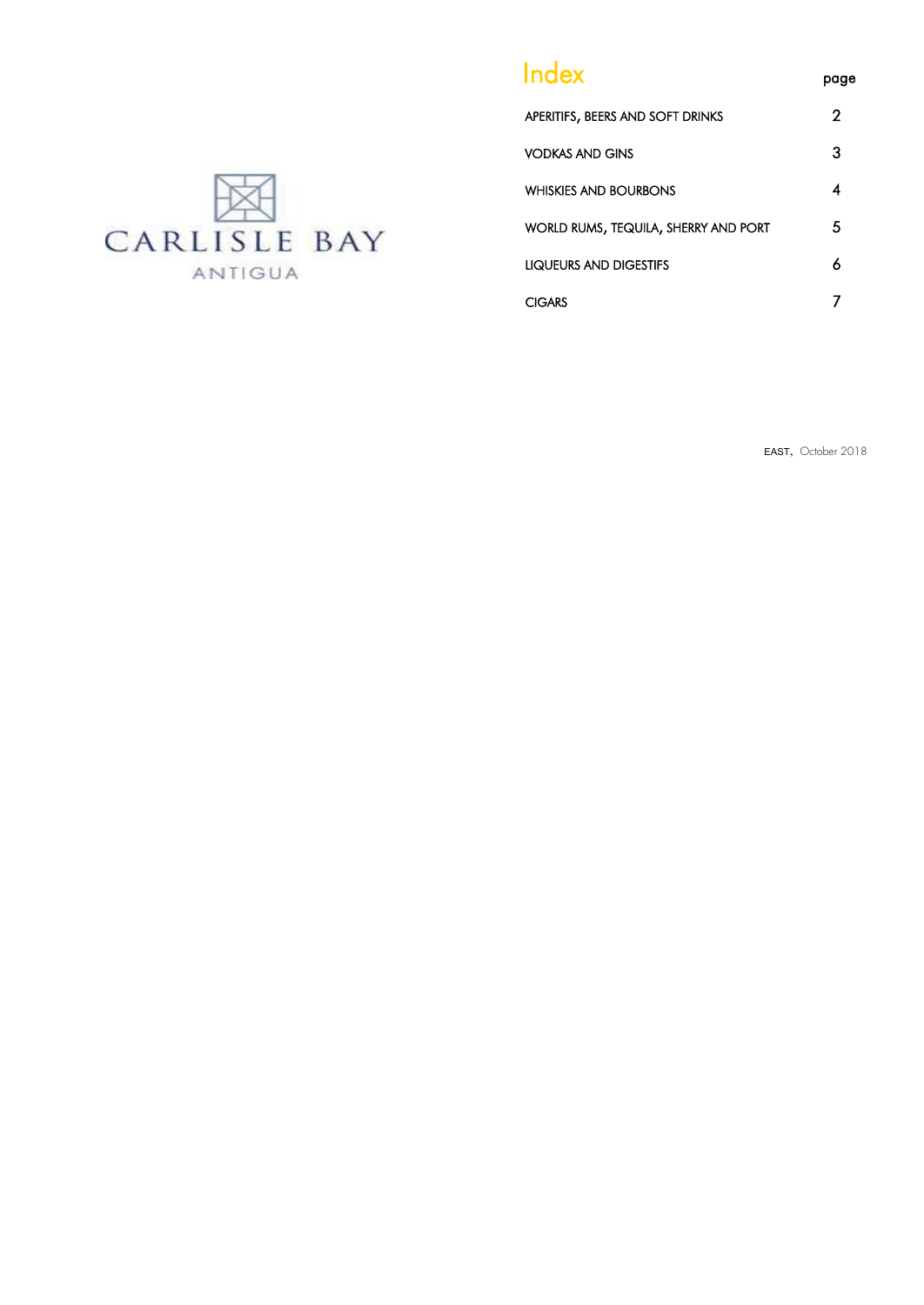| <b>Aperitifs</b>                                                                                    | 11 | Cigars                                                                                              |    |
|-----------------------------------------------------------------------------------------------------|----|-----------------------------------------------------------------------------------------------------|----|
| CAMPARI                                                                                             |    | MONTECHRISTO N.4                                                                                    | 30 |
| CINZANO ROSSO/DRY<br><b>PIMMS</b>                                                                   |    | COHIBA SIGLO N.IV                                                                                   | 48 |
| PERNOD                                                                                              |    | ROMEO Y JULIETA CHURCH HILL                                                                         | 38 |
| <b>Beers</b>                                                                                        | 7  | ROMEO Y JULIETA N. 1                                                                                | 36 |
| WADADLI - ANTIGUA AND BARBUDA                                                                       |    |                                                                                                     |    |
| CARIB - TRINIDAD AND TOBAGO                                                                         |    |                                                                                                     |    |
| <b>COORS LIGHT - USA</b>                                                                            |    |                                                                                                     |    |
| RED STRIPE - JAMAICA                                                                                |    |                                                                                                     |    |
| <b>HEINEKEN - HOLLAND</b>                                                                           |    |                                                                                                     |    |
| Soft drinks                                                                                         | 5  |                                                                                                     |    |
| COCA COLA, DIET COKE,                                                                               |    |                                                                                                     |    |
| SPRITE, GINGER ALE                                                                                  |    |                                                                                                     |    |
| GINGER BEER, CLUB SODA,                                                                             |    |                                                                                                     |    |
| <b>TONIC WATER</b>                                                                                  |    |                                                                                                     |    |
| All prices are in United States Dollar and subject to<br>10% service charge & 12.5% government tax. |    | All prices are in United States Dollar and subject to<br>10% service charge & 12.5% government tax. |    |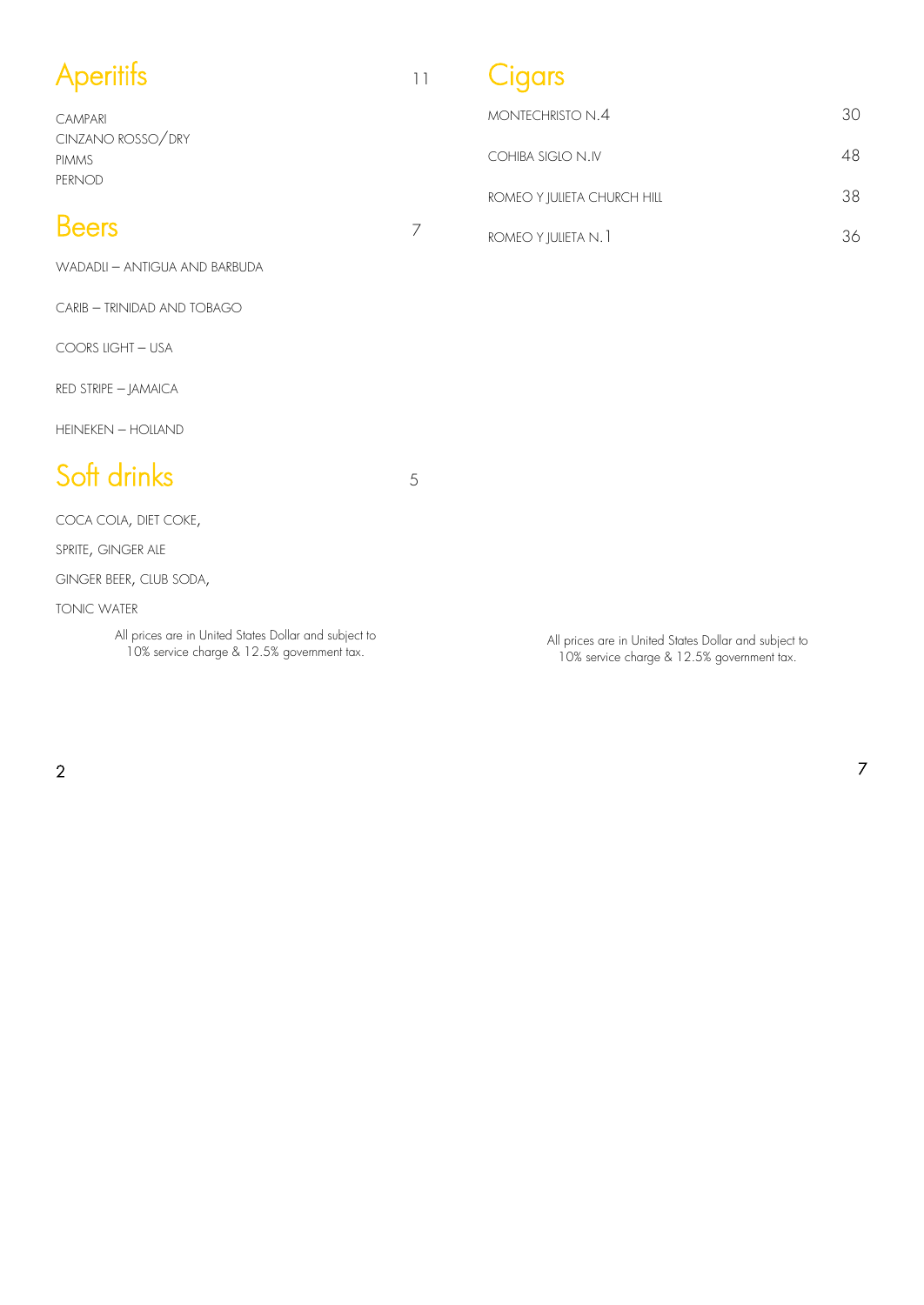## Liqueurs

| KAHIUA                           |    |
|----------------------------------|----|
| SAMBUCA ISOIABEIIA               |    |
| <b>GRAND MARNIFR</b>             | 12 |
| <b>COINTREAU</b>                 | 12 |
| <b>BAILEYS</b>                   |    |
| IIMONCFIIO BOTTFGA IIMONF NATURA | 12 |
| AMARETTO DI SARONNO              |    |
| <b>CHAMBORD</b>                  |    |
| GAILIANO                         |    |

# **Digestifs**

#### COGNAC

| *REMY MARTIN, V.S.O.P.                                                                                     | 22   |
|------------------------------------------------------------------------------------------------------------|------|
| *REMY MARTIN, X.O.                                                                                         | 75   |
| *HENNESSY, X.O.                                                                                            | 48   |
| *REMY MARTIN IOUIS XIII<br>with a purchace of Louis XIII we offer a<br>complementary house cigar of choice | 22() |
| <b>GRAPPA</b>                                                                                              |      |
| <b>GRAPPA DI MONTAICINO</b>                                                                                |      |

All prices are in United States Dollar and subject to 10% service charge & 12.5% government tax. \*\* PREMIUM BRAND LIQUOR

### Vodkas

| <b>POLAND</b><br>*BFIVFDFRF                    | 16       |
|------------------------------------------------|----------|
| <b>FRANCE</b><br>*GRFY GOOSF<br>*CIROC VODKA   | 16<br>16 |
| <b>SWEDEN</b><br><b>ABSOLUT BLUE, CITRON</b>   | 11       |
| <b>HOLLAND</b><br>* KETEL ONE<br>NFW AMSTERDAM | 16       |

### Gin

| NFW AMSTERDAM    | $\perp$ |
|------------------|---------|
| GORDON'S         | $\perp$ |
| <b>TANQUERAY</b> | 14      |
| *BOMBAY SAPPHIRE | 15      |
| *HENDRICKS       | 15.     |

All prices are in United States Dollar and subject to 10% service charge & 12.5% government tax. \*\* PREMIUM BRAND LIQUOR